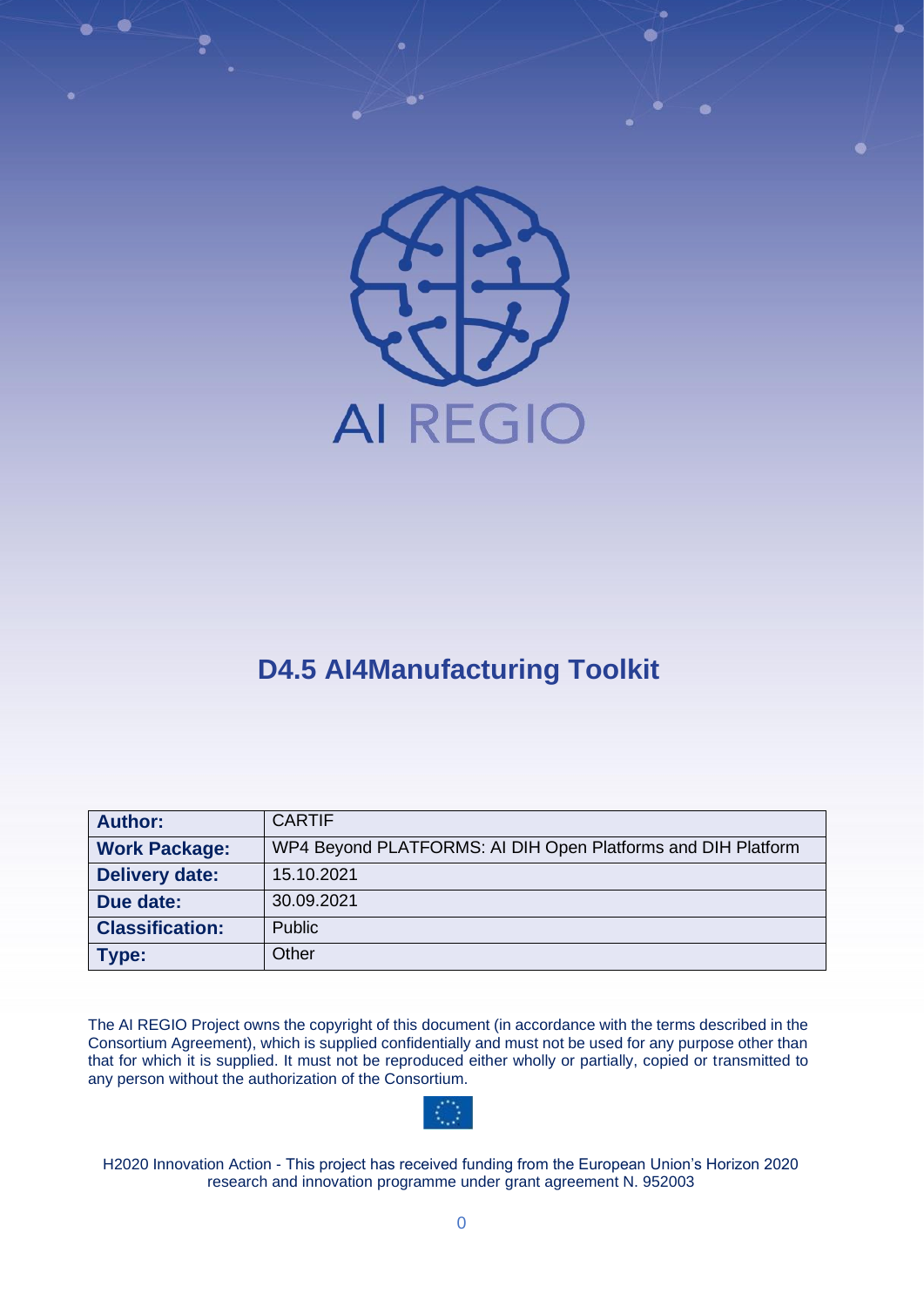



### **Executive Summary**

The AI REGIO project aims to lowering the barriers preventing AI-driven DIHs from implementing fully effective digital transformation pathways for their Manufacturing SMEs.

In this context, five subsystems are going to be designed and implemented in the context of WP4 "Beyond PLATFORMS: AI DIH Open Platforms and DIH platform" and WP5 "Beyond INDUSTRY 4.0: AI DIH Industry 5.0 and Data Sharing Spaces", which are.

- 1. Data4AI Platform, which is a new generation of platforms for ensuring data quality for AI applications based on syntaxis and semantic context.
- 2. AI4Manufacturing Toolkit, which is expected to be a set of data analytics tool and techniques where prepared and cleaned data can be exploited for enabling experimentation with AI technologies.
- 3. DIHIWARE Platform, which is an environment where providers and consumers of digital technologies related to AI development and adoption cannot just matching assets and needs, but they can collaborate to boost innovation.
- 4. Collaborative Intelligence Platform, which allows to design, monitor, optimize, and simulate the orchestration of human-centred processes workflow in terms of process management and Human-AI interaction.
- 5. AI Data Spaces for Manufacturing, which is data sovereignty solution based on Industrial Data Space (IDS) Open Source current initiatives.

WP4 is focused on 3 of these 5 subsystems: Data4AI (WP4.2), AI4Manufacturing (WP4.3) and DIHIWARE (WP4.4). Furthermore, WP4.3 "AI4Manufacturing Toolkit and Innovative AI Ecosystem" is focus to design and implement AI4Manufacturing Toolkit as a set of data analytics tools and techniques allowing the integration of different relevant outcomes in terms of algorithms, software frameworks, development tools and datasets.

This deliverable D4.5 is accompanying the first iteration of task WP4.3 hat has taken place until M12. In these first months of development, the tasks have focused on the analysis of the requirements and pre-selection of a set of Open Source and proprietary components that will make up the catalogue of the Toolkit.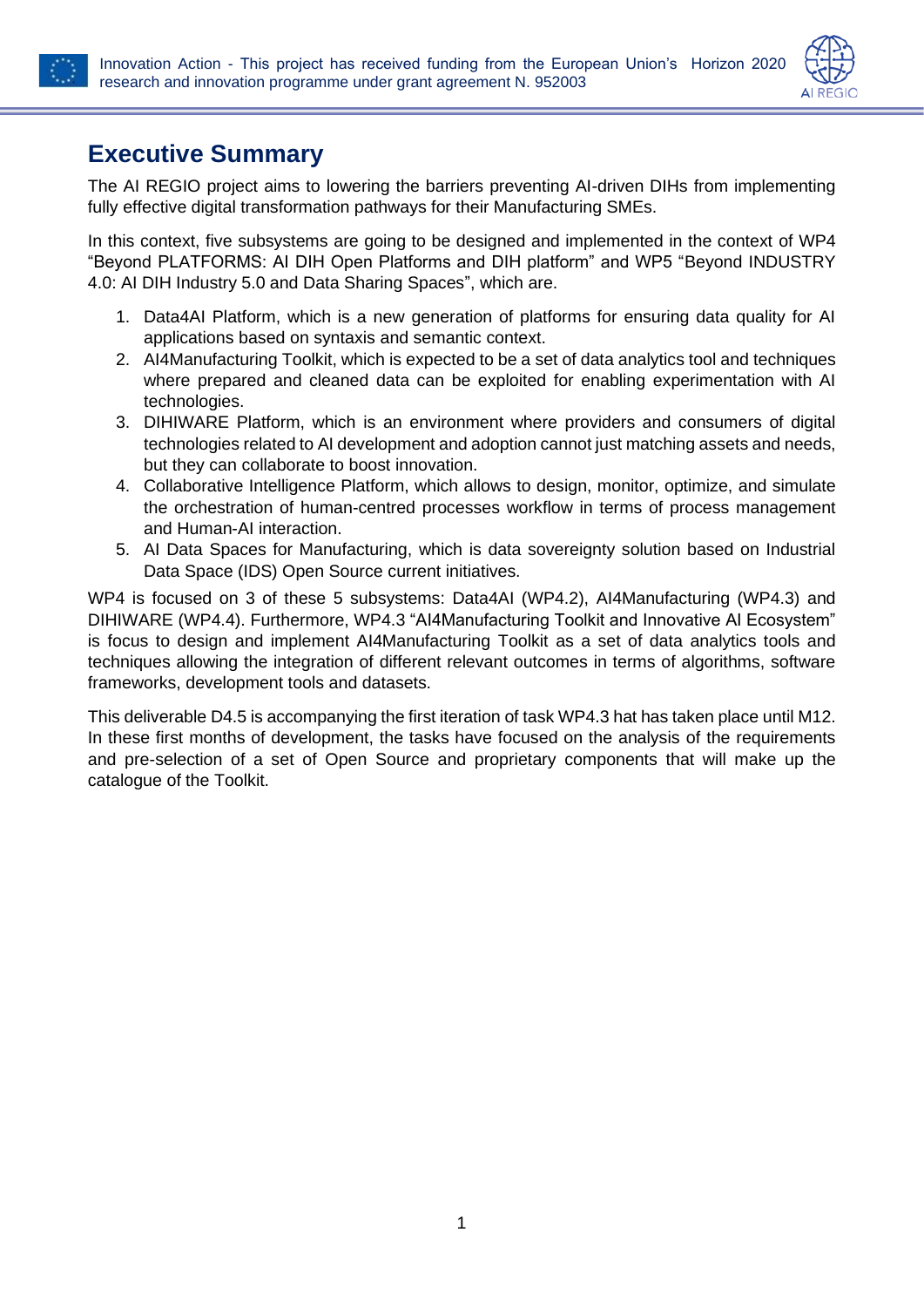



#### **Contents**

| $\mathbf 1$           |     |  |  |
|-----------------------|-----|--|--|
|                       | 1.1 |  |  |
|                       | 1.2 |  |  |
| $\mathbf{2}^{\prime}$ |     |  |  |
|                       | 2.1 |  |  |
|                       | 2.2 |  |  |
|                       | 2.3 |  |  |
|                       | 2.4 |  |  |
| 3                     |     |  |  |
|                       | 3.1 |  |  |
|                       | 3.2 |  |  |
|                       | 3.3 |  |  |
| 4                     |     |  |  |
| 5                     |     |  |  |

### **Figures**

#### **Tables**

| Table 2 AI Orchestrator factsheet "S5 Enterprise Big Data Analytics Suite-Manufacturing" 11 |  |
|---------------------------------------------------------------------------------------------|--|
| Table 3 AI Pipeline factsheet "Jupyter Notebooks for popular manufacturing use cases" 13    |  |
|                                                                                             |  |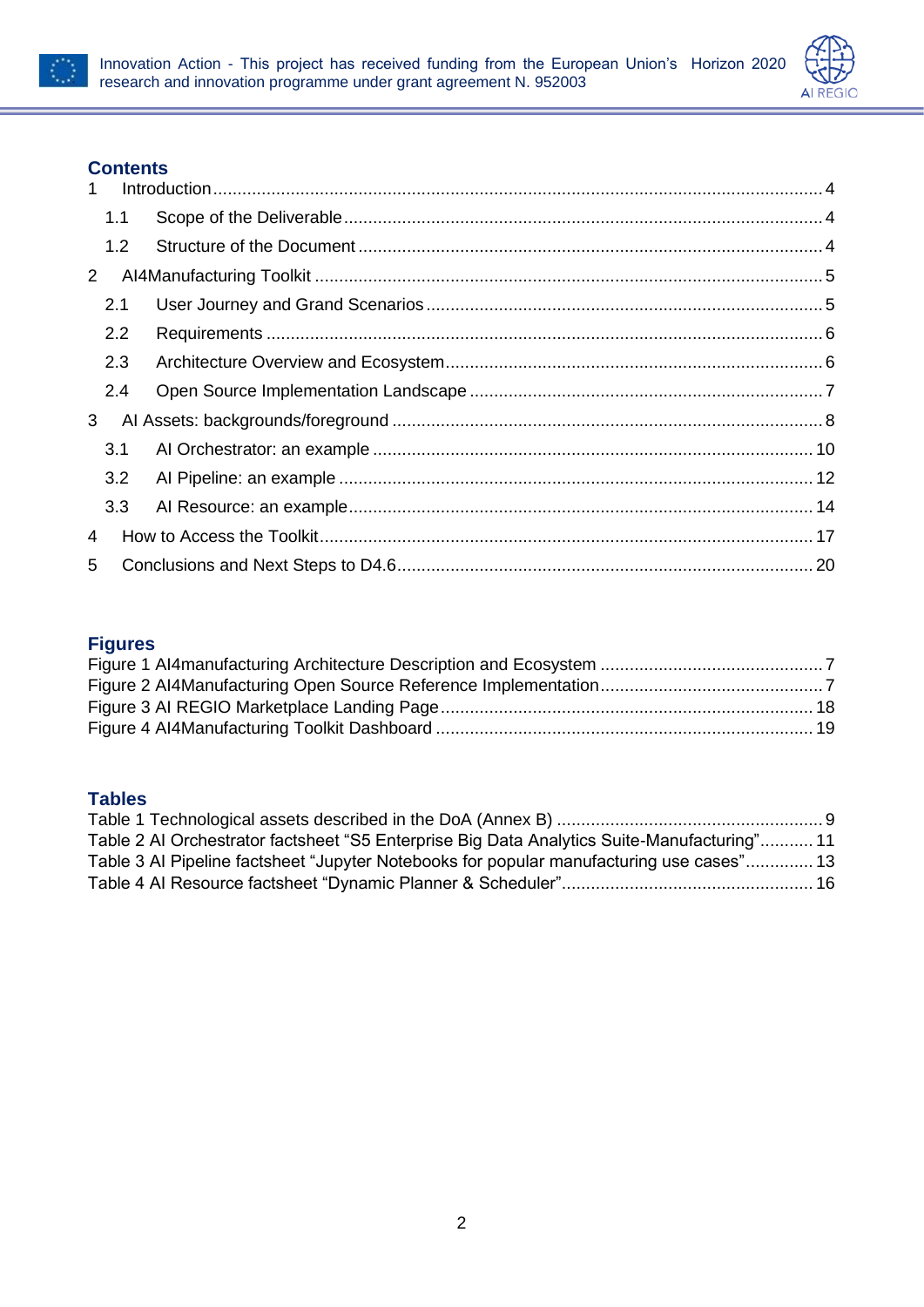



#### **Table of acronyms**

- AI Artificial Intelligence
- DIH Digital Innovation Hub
- DoA Description of Action
- IDS Industrial Data Space
- OSS Open Source Software
- SME Small to Medium Enterprise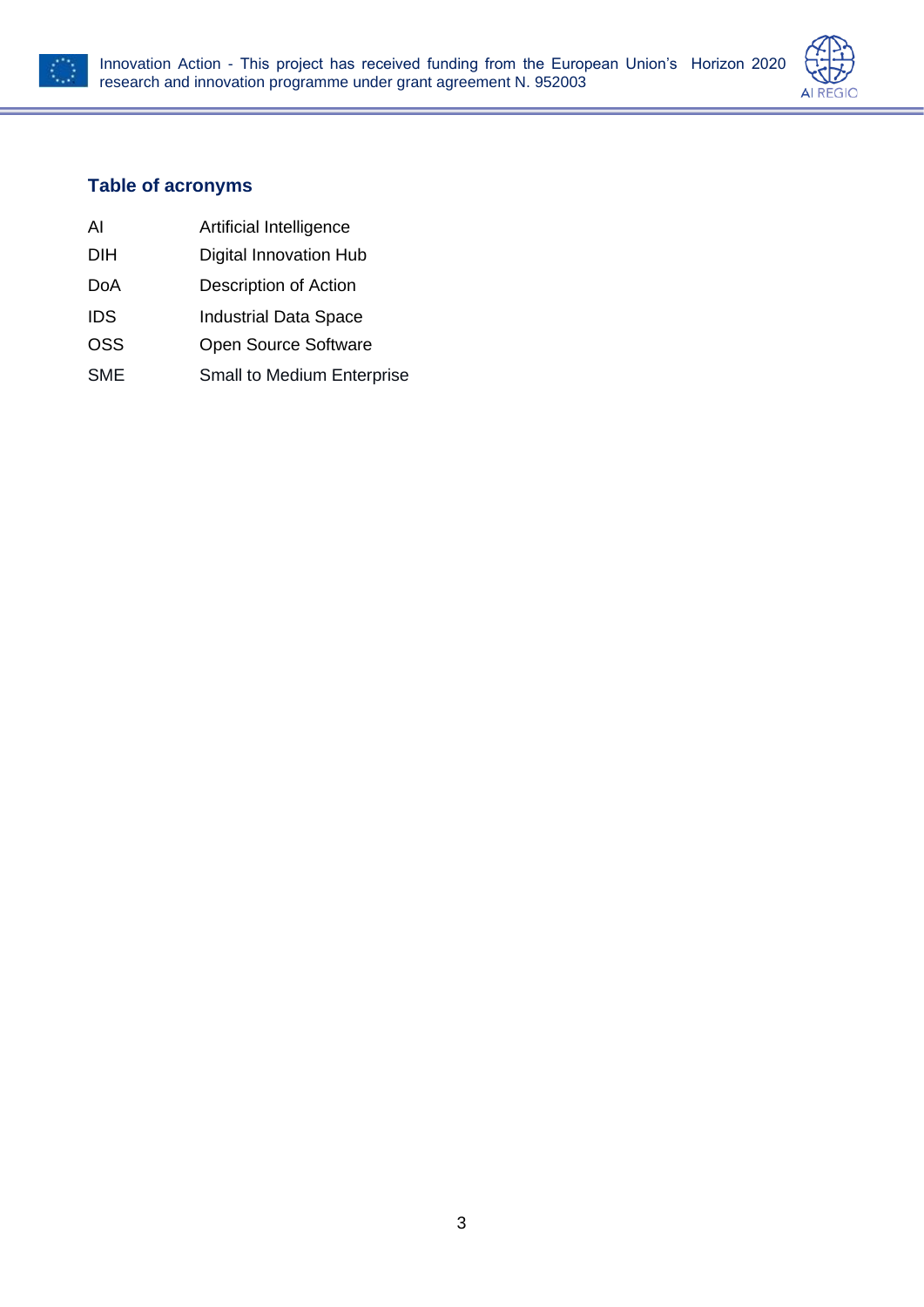



### <span id="page-4-1"></span><span id="page-4-0"></span>1 Introduction

#### 1.1 Scope of the Deliverable

The main objective of WP4 is define a Reference Architecture for AI for manufacturing systems by aligning the state-of-the-art Industry 4.0 Reference Architectures and Reference Models from previous I4MS and AI-related initiatives. In that sense, D4.1 "Reference Architecture for AI DIH" provide the AI REGIO Reference Architecture, among others, for the AI4Manufacturing Toolkit subsystem to be developed within WP4.3. Furthermore, a Reference Implementation, based on Open Source components, is defined and implemented in order to lower the barriers for the adopters, acting as a baseline for the experiment deployments.

Specifically, the aim of WP4.3 is design and implement a set of data analytics tools and techniques, named AI4Manufacturing toolkit, using the main outcome of WP4.2 (named Data4AI platform), where prepared and cleaned data can be exploited for enabling experimentation with AI technologies. A special attention has been paid to new AI assets coming from SMEs, I4MS projects and AI4EU initiative.

#### <span id="page-4-2"></span>1.2 Structure of the Document

The deliverable is structured as follows:

- Section [2](#page-5-0) summarizes some foundational aspects related to the Toolkit: the user journey, the requirements, and the architecture overview. Moreover, a first Open Source based implementation is proposed.
- Section [3](#page-8-0) is focused on the description of the main AI assets available in the environment of AI REGIO project to build the Toolkit.
- Section [4](#page-17-0) details how to get access to the Toolkit.
- Finally, section [5](#page-20-0) reports the conclusions and the steps to follow through second iteration of development.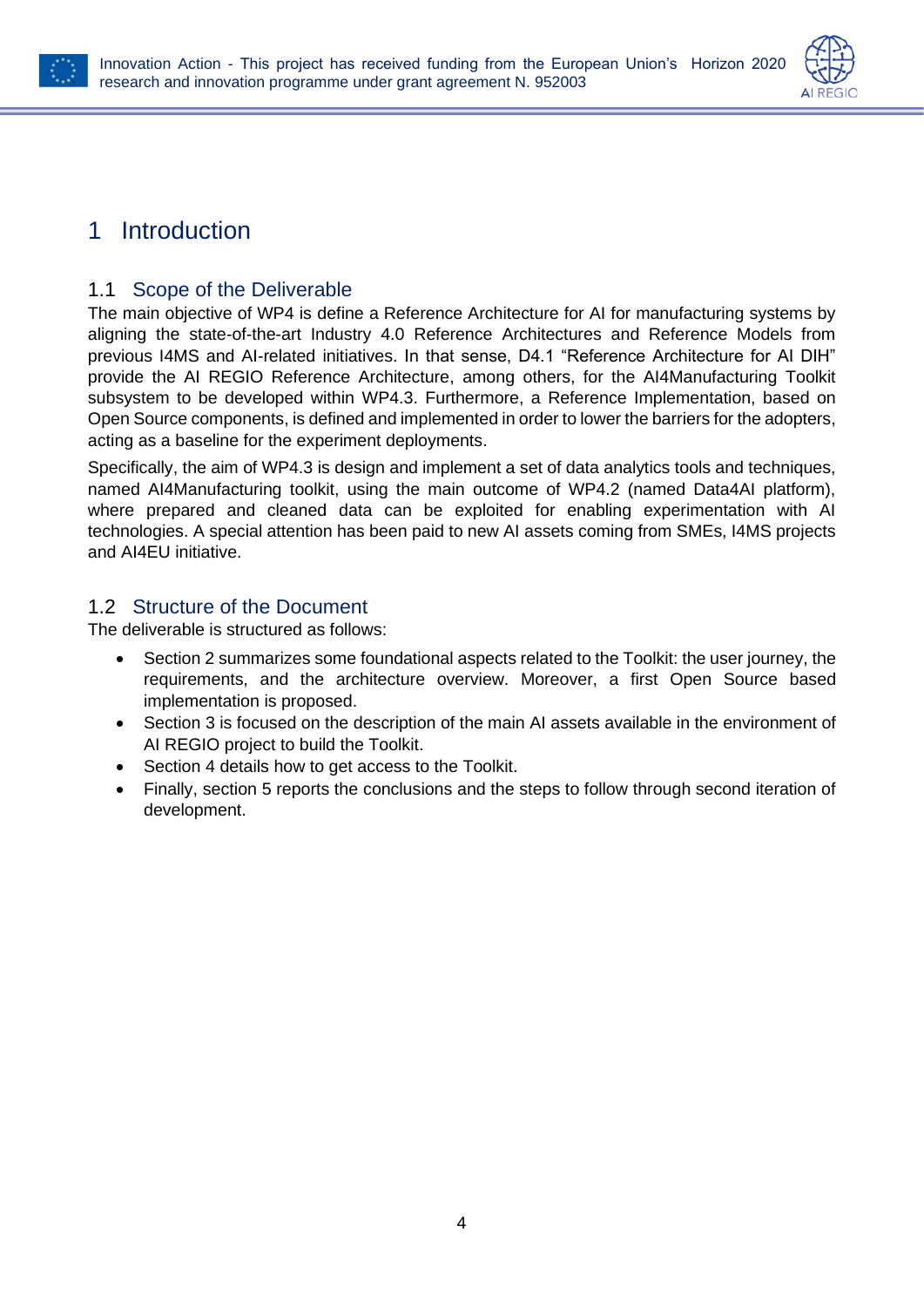



## <span id="page-5-0"></span>2 AI4Manufacturing Toolkit

In this section some foundational aspects related to the AI4Manufacturing Toolkit are presented, as user journey, basic requirements, architecture description from a more technical point of view and first Open Source reference implementation.

#### <span id="page-5-1"></span>2.1 User Journey and Grand Scenarios

The main potential users/adopters of the AI4manufacturing Toolkit identified up to now are the AI system developers/integrators. In particular, they are Data engineers, Data Scientists and/or System integrators developing AI-based applications useful for manufacturing domain, mainly SMEs. Through the user journey, they have been described in the following. Furthermore, the associated grand scenarios explaining their main role is reported.

| <b>Stakeholder</b><br><b>Group Name</b>                    | Al system developers/integrators                                                                                                                                               |
|------------------------------------------------------------|--------------------------------------------------------------------------------------------------------------------------------------------------------------------------------|
| Tasks                                                      | Develop AI-based solution to be used within manufacturing environment                                                                                                          |
| <b>Personal interests</b>                                  | A technological provider that analyses, designs and writes code to build Al<br>solutions, and develop manufacturing applications powered by AI models.                         |
| <b>Required</b><br>expertise<br>(description and<br>level) | A person skilled in AI with some basic knowledge in manufacturing domain<br>and knowledge of AI tools interoperability mechanisms (e.g., API REST for<br>information exchange) |
| <b>Social</b><br><b>Environment</b>                        | Continuous collaboration with manufacturing SMEs workers                                                                                                                       |
| <b>Physical</b><br><b>Environment</b>                      | Someone working in a technology company developing applications for<br>manufacturing SMEs                                                                                      |
| <b>Comments</b>                                            |                                                                                                                                                                                |

| GS2.1           | Maria acting as an AI system developer who is looking for an AI<br>technological asset within manufacturing domain and wants to know<br>how to work with it                                          |  |  |
|-----------------|------------------------------------------------------------------------------------------------------------------------------------------------------------------------------------------------------|--|--|
| Stakeholder(s)  | AI system developers/integrators                                                                                                                                                                     |  |  |
| <b>Scenario</b> | Once authenticated in AIREGIO portal, Maria is able to access to its<br>catalogue, search for a specific asset and see if it is available in the<br>Al4Manufacturing Toolkit. If available, she can: |  |  |
|                 | Know more specific information about the asset<br>• Obtain recommendations/guidelines about how to use a specific<br>AI asset available in the Toolkit.                                              |  |  |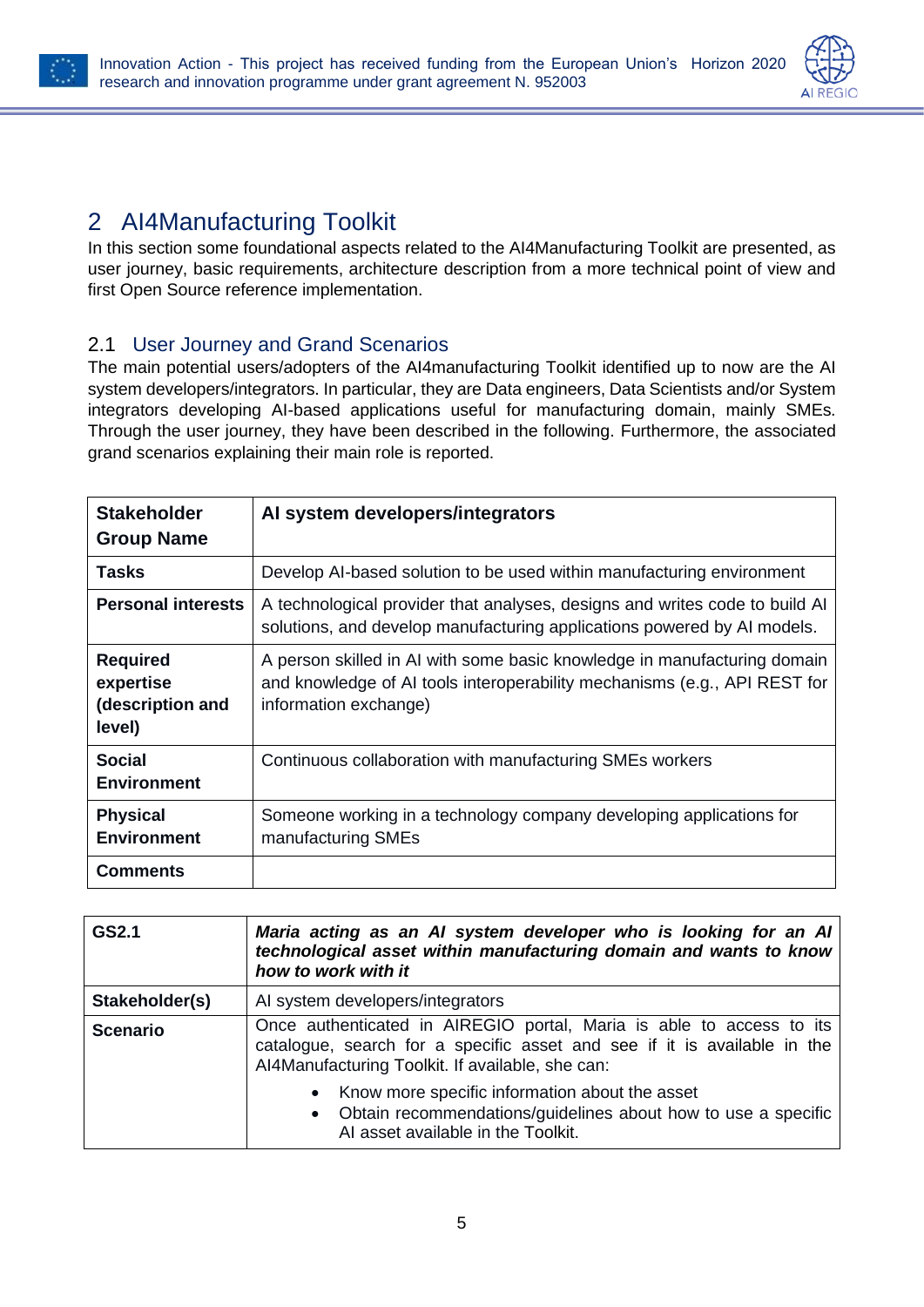



| GS2.2           | Maria acting as an AI system developer who is looking for a designer<br>environment where build AI applications within manufacturing domain                                                                                                                        |  |  |  |
|-----------------|--------------------------------------------------------------------------------------------------------------------------------------------------------------------------------------------------------------------------------------------------------------------|--|--|--|
| Stakeholder(s)  | AI system developers/integrators                                                                                                                                                                                                                                   |  |  |  |
| <b>Scenario</b> | Once authenticated in AIREGIO<br>portal, Maria is able to access to<br>AI4Manufacturing Toolkit and:                                                                                                                                                               |  |  |  |
|                 | Create AI Pipelines by composing AI Resources in a workflow.<br>$\bullet$<br>Each pipeline is modelled as a direct acyclic graph and can be<br>executed in a specific production environment, compatible with the<br>designer environment where they were created. |  |  |  |

| GS2.3           | Maria acting as an AI system developer who is looking for an AI REGIO<br>template to build an AI application within manufacturing domain                                                                                                                                                                                                                                                                        |  |  |
|-----------------|-----------------------------------------------------------------------------------------------------------------------------------------------------------------------------------------------------------------------------------------------------------------------------------------------------------------------------------------------------------------------------------------------------------------|--|--|
| Stakeholder(s)  | AI system developers/integrators                                                                                                                                                                                                                                                                                                                                                                                |  |  |
| <b>Scenario</b> | Once authenticated in AIREGIO portal, Maria is able to access to<br>AI4Manufacturing Toolkit and:<br>• Look for a pre-defined AI REGIO template in some of the well-<br>known designer AI pipelines environment supported by the Toolkit<br>(e.g., predictive maintenance, defect detection, ).<br>• Select the desired template and modify the AI pipeline to<br>incorporate her own AI Resources and Datasets |  |  |

#### <span id="page-6-0"></span>2.2 Requirements

The Toolkit requirements, already presented in the D4.1 "Reference Architecture for AI DIH", can be summarized as:

- The Toolkit must fill the gap identified in the absence of AI resources for manufacturing environment, especially for SMEs. Moreover, the Toolkit must guide the user in the selection of existing well-stablish technologies.
- The Toolkit must be implemented avoiding "reinventing the wheel", so using existing Open Source Software (OSS) technologies. Also "reusing as much as possible from partners", so proprietary solution must also be analyzed in order to maximize the reuse of backgrounds and existing components as well as providing more flexibility in developing new AI assets.
- The Toolkit must be interoperable with other platform in the community (e.g., AI4EU) and well-known Open Source solutions, and fully functional even without the connection with external platforms. Moreover, developers and deployers should have "freedom of choice", so not limit them to a single platform but a collection on multiple ones.

#### <span id="page-6-1"></span>2.3 Architecture Overview and Ecosystem

AI4Manufacturing Toolkit [\(Figure 1\)](#page-7-1) can be seen as a collection of operational technologies, data analytics tools and platforms, designed to provide support to system integrators and technology adopters to create new AI-based applications. In a more formal way, the Toolkit can be composed by three main types of entities:

- **AI resources**, seen these as reusable machine learning or deep learning models to solve a specific manufacturing problem.
- **AI pipelines**, where a set of AI resources are composed in a workflow.
- **AI orchestrators**, as end-to-end application where several AI pipelines or AI resources are managed/ orchestrated.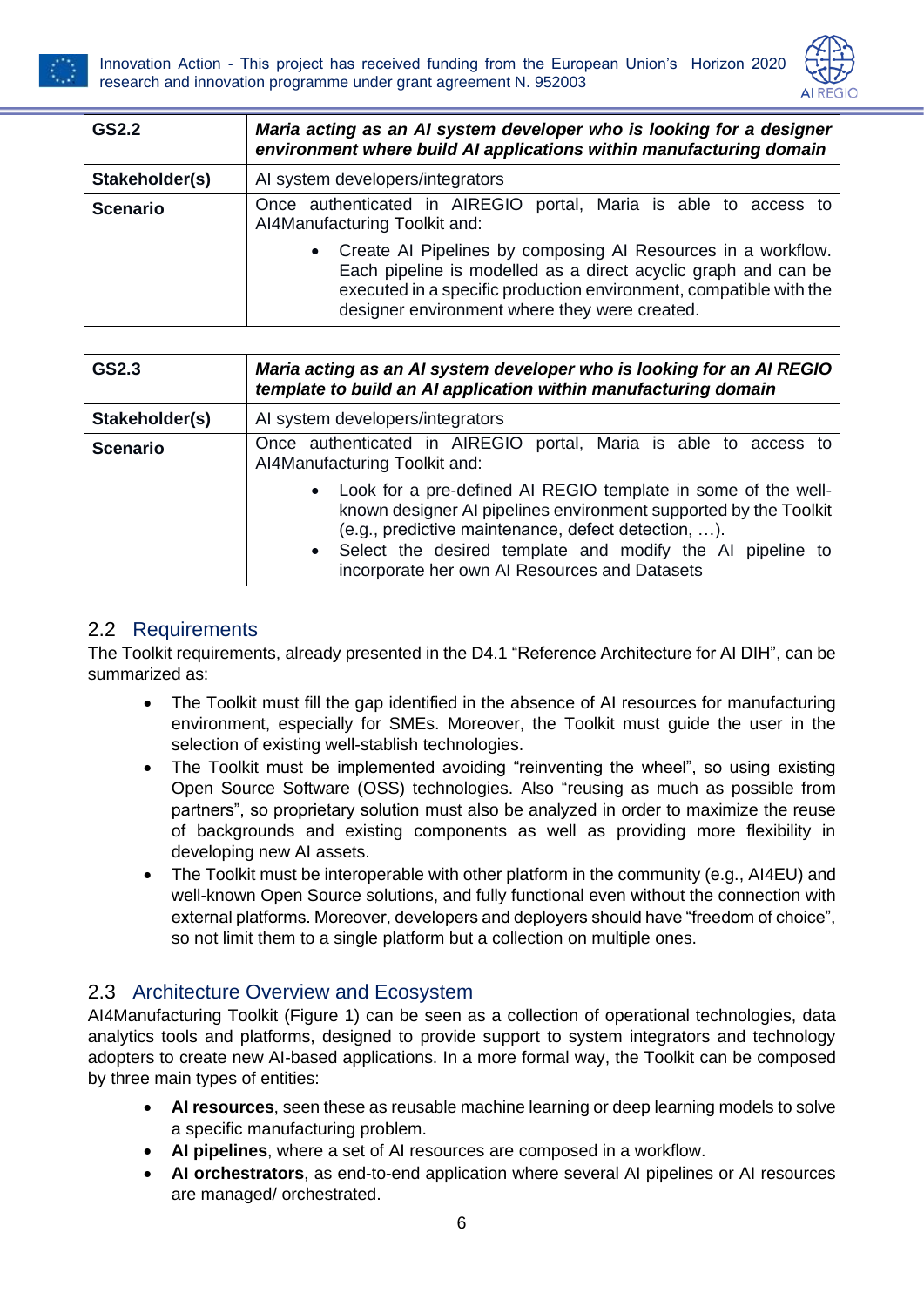



*Figure 1 AI4manufacturing Architecture Description and Ecosystem*

<span id="page-7-1"></span>Of course, the Toolkit is not isolated in the ecosystem of AI REGIO project. The Toolkit is closely interrelated with the Data4AI Platform where data can be prepared and cleaned. Clarify here that, not only data coming from Data4AI can be exploited in AI4Manufcturing Toolkit, but also end users can experiment with their own datasets.

Also, with the AI REGIO Portal where the searchable catalogue of AI resource is available. Again, say that end users will access to AI resources and pipeline through this portal or test/experiment with their own ones.

Finally, as external stakeholders, highlight the European AI on-demand platform (AI4EU). In that sense our objective is to guarantee the interoperability between AI assets, so that the assets can be exchanged between both platforms.

#### <span id="page-7-0"></span>2.4 Open Source Implementation Landscape

As requirements, a first Open Source based reference implementation [\(Figure 2\)](#page-7-2), has already been presented in D4.1 "Reference Architecture for AI DIH". Main advantages of using Open Source elements are to avoid vendor lock-in, lower costs and barriers for the adopters, interoperability, and user adoption.



*Figure 2 AI4Manufacturing Open Source Reference Implementation*

<span id="page-7-2"></span>Besides this Open Source implementation, also proprietary solutions have been taking into account to implement the Toolkit. In that way, next section is focus on describe and analyse technologies coming from the partners and already listed in the DoA (Annex B).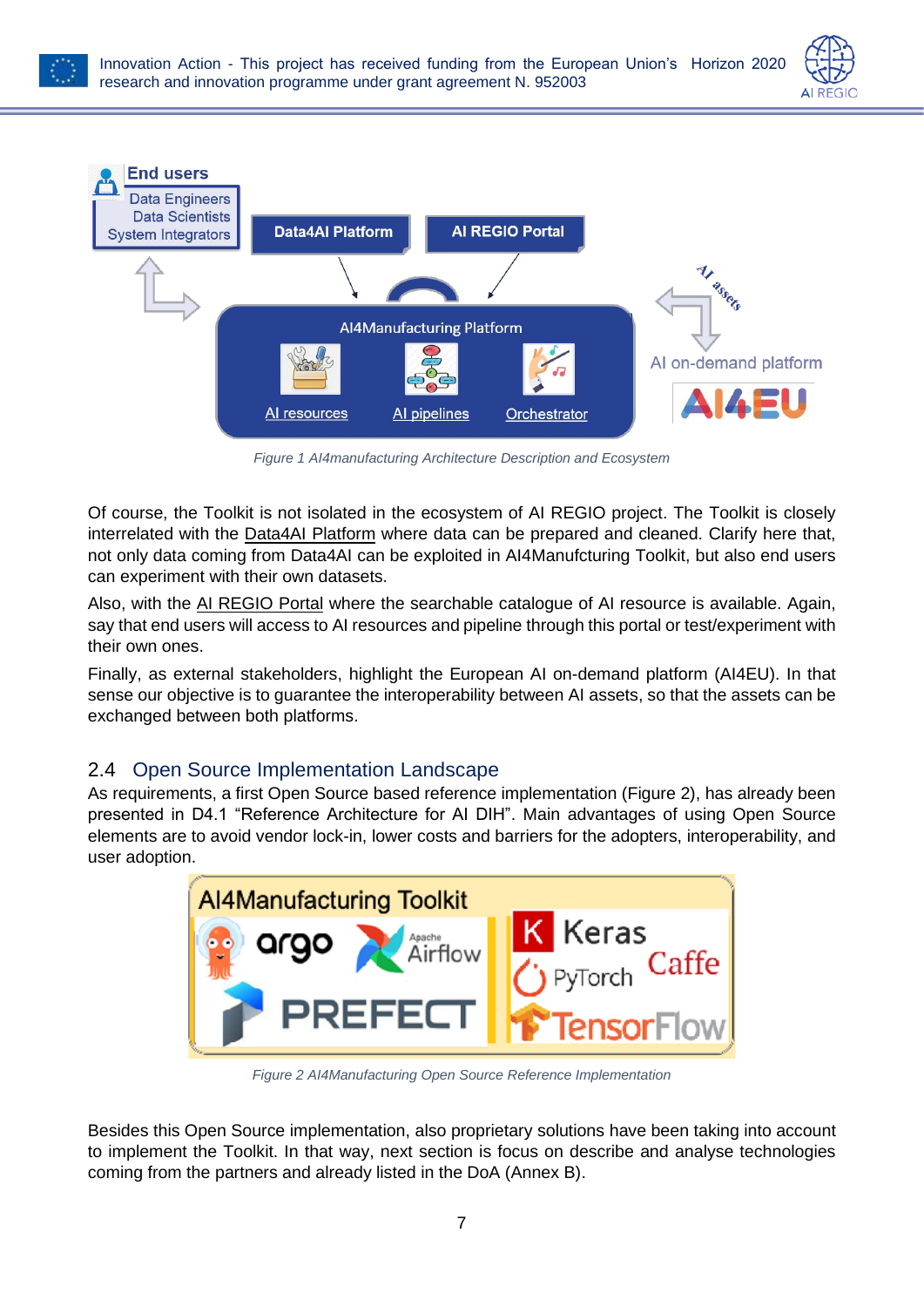



### <span id="page-8-0"></span>3 AI Assets: backgrounds/foreground

Beyond the Open Source reference implementation proposed previously, there are a set of 39 technological assets as initial content of the AI4Manufacturing Toolkit [\(Table 1\)](#page-9-0). This list, collected at proposal time, have been analysed and matched to classify them between the three main types of entities defined. As can be seen in the table, not all the technological assets are useful for the AI4Manufacturing Toolkit<sup>1</sup>, since they are useful for the other Platform to be generated/developed in AI REGIO project (i.e. Data4AI, Data Spaces for Manufacturing, Data Models and Ontologies etc..).

| <b>Technology Asset</b>                                      | <b>Technology Provider</b> | <b>Type</b>       |
|--------------------------------------------------------------|----------------------------|-------------------|
| A decision support system for troubleshooting                | Intellimech                | Al pipeline       |
| <b>ALIDA</b>                                                 | <b>ENG</b>                 | AI orchestrator   |
| Answer Set Programming (ASP)                                 | STIIMA-CNR                 | deprecated        |
| <b>BELTZBOX</b>                                              | <b>TECNALIA</b>            | $\notin$ toolkit  |
| Converting 3D-Scan into closed 3D-Model                      | <b>FZI</b>                 | Al pipeline       |
| <b>CPS Virtual factory</b>                                   | SouthNetherlandsDIH        | Al orchestrator   |
| <b>CROMADOS</b>                                              | <b>TECNALIA</b>            | $\notin$ toolkit  |
| D2 Anomaly Analyzer and Predictor                            | Nissatech                  | Al resource       |
| D2Twin                                                       | Nissatech                  | Al orchestrator   |
| Data diode                                                   | SouthNetherlandsDIH        | $\notin$ toolkit  |
| Dezyne                                                       | SouthNetherlandsDIH        | Al orchestrator   |
| Digital Industry Data Analytics (DIDA) Platform              | <b>ENG</b>                 | Al orchestrator   |
| <b>DIHIWARE</b>                                              | <b>ENG</b>                 | deprecated        |
| Digital Virtualization Experience Suite (DIVE)               | <b>ENG</b>                 | deprecated        |
| Dynamic Planner & Scheduler                                  | Eurecat                    | Al resource       |
| <b>Factory Data Model</b>                                    | <b>STIIMA-CNR</b>          | $\notin$ toolkit  |
| InformationGrid                                              | SouthNetherlandsDIH        | $\notin$ toolkit  |
| Knowage                                                      | <b>ENG</b>                 | $\not\in$ toolkit |
| LEO+DASWIND                                                  | <b>TECNALIA</b>            | $\notin$ toolkit  |
| Machine learning predictive maintenance                      | <b>STIIMA-CNR</b>          | Al resource       |
| Matchmaking methodology and tool                             | <b>TAU</b>                 | $\notin$ toolkit  |
| <b>OPMOPRO</b>                                               | <b>TECNALIA</b>            | Al resource       |
| Pacelab WEAVR                                                | <b>TXT</b>                 | Al orchestrator   |
| Papyrus4Manufacturing                                        | <b>CEA</b>                 | $\notin$ toolkit  |
| Process integrated feedback management                       | <b>FZI</b>                 | Al pipeline       |
| Process monitoring and optimization toolkit<br>(POCAS)       | <b>SKU</b>                 | Al resource       |
| Product, Manufacturing Resource and Capability<br>Ontologies | <b>TAU</b>                 | $\notin$ toolkit  |
| <b>REFILOC</b>                                               | <b>TECNALIA</b>            | $\notin$ toolkit  |
| S5 Blockchain Data Brokerage Engine                          | Suite <sub>5</sub>         | $\notin$ toolkit  |
| S5 Enterprise Big Data Analytics Suite-                      |                            | Al orchestrator   |
| Manufacturing                                                | Suite <sub>5</sub>         |                   |
| S5 Enterprise Big Data Analytics Suite-Social                | Suite <sub>5</sub>         | $\notin$ toolkit  |

<sup>1</sup> ∉ *toolkit*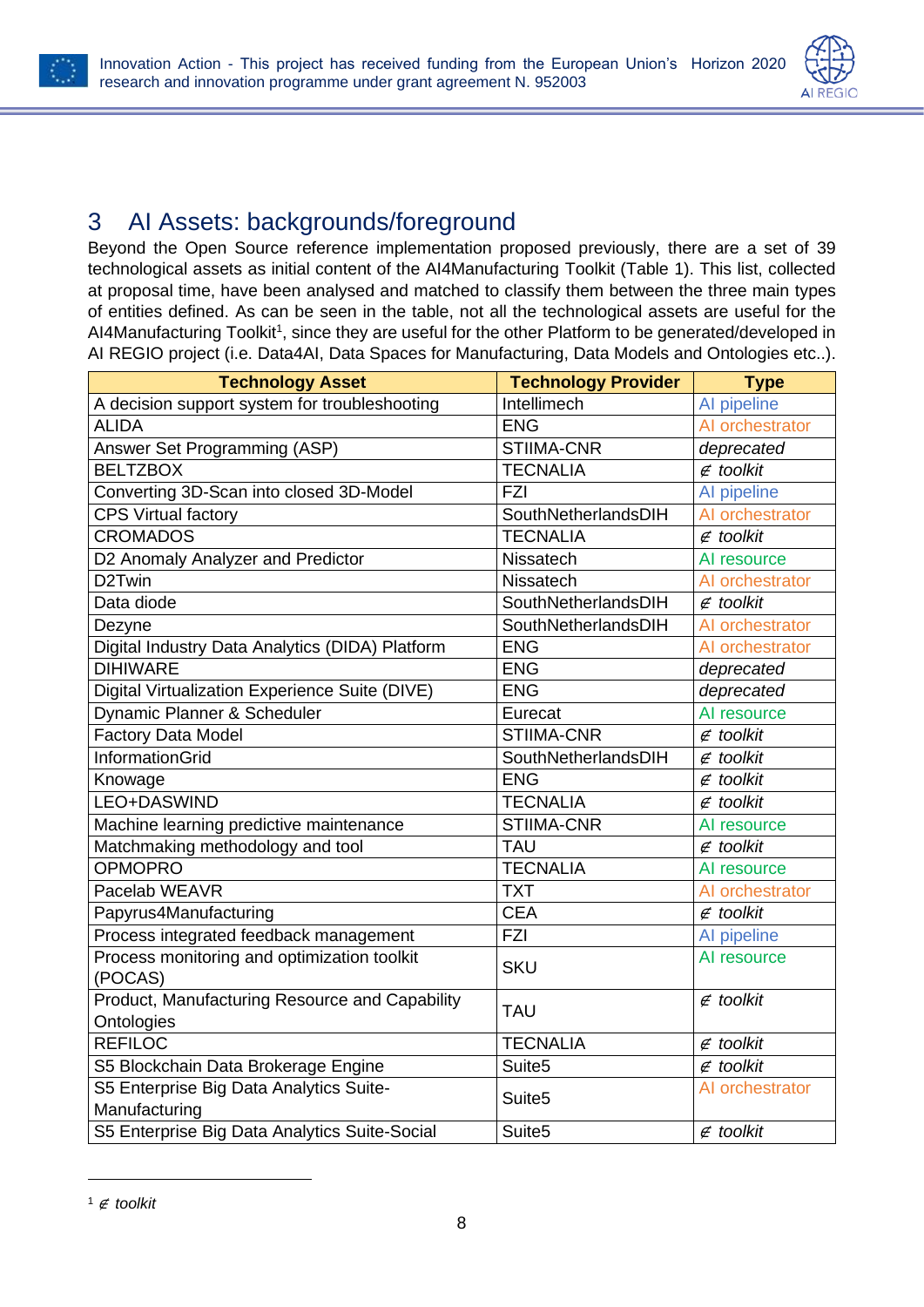



| Semantic Middleware Enabling the Factory<br><b>Telemetry</b> | <b>STIIMA-CNR</b>   | $\notin$ toolkit |
|--------------------------------------------------------------|---------------------|------------------|
| Smart IoT Analytics Platform (SIoTAP) and Tools              | UM                  | Al orchestrator  |
| <b>StreamPipes</b>                                           | FZI                 | $\notin$ toolkit |
| Summar.io                                                    | SouthNetherlandsDIH | $\notin$ toolkit |
| Supervised 2D based scene comparison system                  | Intellimech         | Al resource      |
| Supervised real-time 2D-based Object Detection<br>system.    | Intellimech         | Al resource      |
| <b>SURFIN</b>                                                | <b>TECNALIA</b>     | $\notin$ toolkit |
| <b>TXT IIOT Platform</b>                                     | TXT                 | deprecated       |

*Table 1 Technological assets described in the DoA (Annex B)*

<span id="page-9-0"></span>Since AI4Manufacturing Toolkit will take into account, not only the AI assets already listed, but also all those new assets that can be generated in the experiments and the open calls, the previous list is dynamic so that its content will evolve continuously. Moreover, the categorization may also be modified as the AI asset improves.

Following sections show some examples of AI assets available in the AI4manufacturing Toolkit: background technologies, plans for the improvements, how to access it and a short factsheet.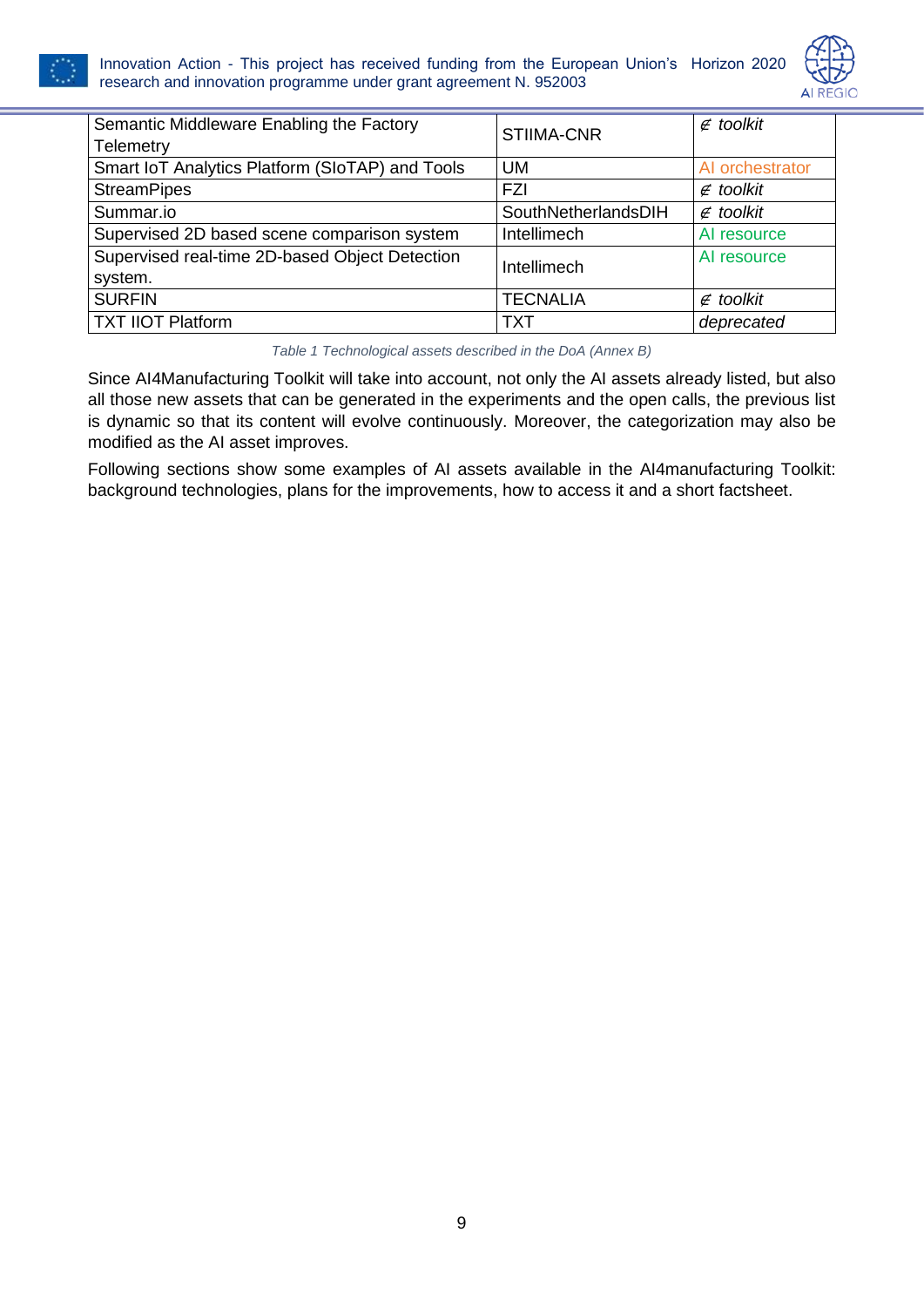



#### <span id="page-10-0"></span>3.1 AI Orchestrator: an example

As an AI orchestrator, the "S5 Enterprise Big Data Analytics Suite-Manufacturing" asset is a proprietary solution whose main aim is to offer descriptive and predictive analytics for manufacturing legacy and operational data related to maintenance and deliver insights on critical manufacturing operations (e.g., if there will be a breakdown for a machine the next day) in an end-to-end manner. Apart from the analytics and visualisation services, the engine features also data collection, mapping and pre-processing capabilities that are necessary to perform the rest of its core functionalities.

In the context of AI REGIO and in order to improve and adapt the asset for AI4Manufacturing Toolkit, the "S5 Enterprise Big Data Analytics Suite-Manufacturing" aims to enhance and improve its offerings, through the actual system validation in additional operational manufacturing environments. Additional AI-driven visualization dashboards and their associated ML/DL analytics are developed based on the analysis of the AI REGIO DIH and pilot cases. Notifications shall be provided for prediction and recommendation decision support, while the available algorithms and the pre-trained models will be extended, retrained as required and scheduled for execution as required. The dataset basis, that now hosts synthetic manufacturing datasets, will be expanded with additional datasets from the AI REGIO project. New data ingestion methods, such as the utilisation of IDS connectors are also explored to make the"S5 Enterprise Big Data Analytics Suite-Manufacturing" more flexible and interoperable with external systems. Finally, the underlying manufacturing data models will be appropriately extended – whenever needed - to cover the needs that will emerge from the experimentation and validation activities in AI REGIO. [Table 2](#page-11-0) shows the factsheet written for this AI Orchestrator.

| <b>S5 Enterprise Big Data Analytics Suite-Manufacturing</b> |                                                                                                                                                                                                                                                                                                                                                                                                          |  |                                                                                                                                                                                                                                                                                                                                                                              |  |
|-------------------------------------------------------------|----------------------------------------------------------------------------------------------------------------------------------------------------------------------------------------------------------------------------------------------------------------------------------------------------------------------------------------------------------------------------------------------------------|--|------------------------------------------------------------------------------------------------------------------------------------------------------------------------------------------------------------------------------------------------------------------------------------------------------------------------------------------------------------------------------|--|
|                                                             | "Background"                                                                                                                                                                                                                                                                                                                                                                                             |  | "Foreground"                                                                                                                                                                                                                                                                                                                                                                 |  |
| General description                                         | WHAT? A data-at-rest analytics<br>engine driven by the need to<br>leverage manufacturers' legacy<br>data and operational data<br>related to maintenance, and to<br>extract and correlate relevant<br>knowledge<br>HOW? Through an intuitive<br>business user interface targeted<br>at business users, based on the<br>analysis configured by a data<br>analyst (to a separate data<br>analyst interface) |  | Extending the pre-trained models<br>supported in an out-of-the box<br>manner to support the AI REGIO<br>use cases and additional<br>manufacturing problems<br>Supporting additional data sources<br>Increased data security/privacy<br>Supporting rule-based notifications<br>(e.g., for predictions beyond a<br>certain threshold) and scheduling<br>of analytics execution |  |
| <b>Jse/Distribution</b>                                     | <b>Closed Source/Proprietary</b><br>solution                                                                                                                                                                                                                                                                                                                                                             |  | <b>Closed Source/Proprietary solution</b>                                                                                                                                                                                                                                                                                                                                    |  |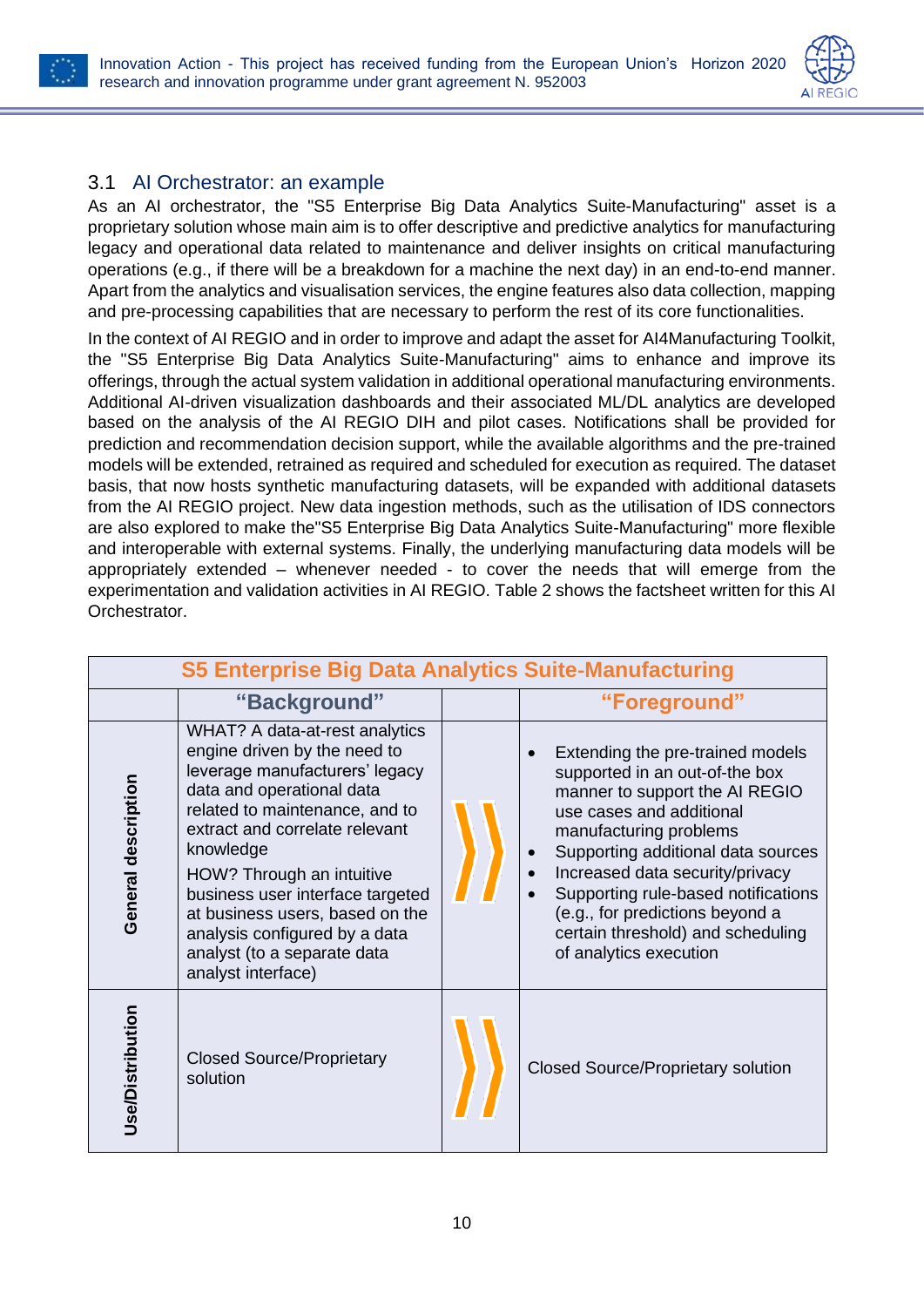

#### Innovation Action - This project has received funding from the European Union's Horizon 2020 research and innovation programme under grant agreement N. 952003



| Key Al features                           | Supported AI<br>Models for:<br>$\bullet$<br>Time<br><b>Series</b><br>Prediction,<br>Dimensionality<br>Reduction,<br>Classification,<br>Clustering,<br>Regression<br>Interactive data exploration<br>$\bullet$<br><b>Results</b><br>visualisation<br>in<br>$\bullet$<br>dashboards<br>synthetic<br>Data:<br>$\bullet$<br>manufacturing datasets<br>Individual,<br>separate<br>$\bullet$<br>interfaces for different user<br>groups (data scientists and<br>business users) |  | Support for additional AI models<br>and Al-driven Applications<br>Additional visualisations<br>for Al<br>analytics results<br>Scheduling<br>of the AI<br>models<br>execution<br>Rule-based<br>notifications<br>for Al<br>execution progress<br>Additional datasets from the AI<br>REGIO DIHs and pilot cases |
|-------------------------------------------|---------------------------------------------------------------------------------------------------------------------------------------------------------------------------------------------------------------------------------------------------------------------------------------------------------------------------------------------------------------------------------------------------------------------------------------------------------------------------|--|--------------------------------------------------------------------------------------------------------------------------------------------------------------------------------------------------------------------------------------------------------------------------------------------------------------|
| Technology stack                          | Built on top of the following Open<br>Source technologies:<br>a python django<br>Chart.js<br>Bootstrap 4<br>Vue.is<br>learn<br><b>NumPy</b><br>pandas M <sub>II</sub> I<br><b>Jupyter</b><br><b>K</b> Keras<br><b>TensorFlow</b><br>$\mathbf{mongo} \mathbf{DB}$                                                                                                                                                                                                          |  | <b>Additional AI libraries: Spark MLIib</b><br>Visualization<br>Additional<br>Library:<br><b>ApexCharts</b><br><b>Orchestration: Kubernetes</b><br>Packaging: Docker                                                                                                                                         |
| <b>nteroperability</b><br>mechanisms<br>≐ | Underlying data models for<br>$\bullet$<br>semantic interoperability<br>Handle csy files<br>$\bullet$                                                                                                                                                                                                                                                                                                                                                                     |  | Extend<br>the<br>underlying<br>$\bullet$<br>manufacturing data models<br>Data<br>exchange<br><b>IDS</b><br>through<br>$\bullet$<br>connectors<br>Handle additional file formats (e.g.<br>JSON, XML, etc.)                                                                                                    |
| Access                                    | Confidential, Access available<br>only to the subscribed clients                                                                                                                                                                                                                                                                                                                                                                                                          |  | Access to online demo will be provided<br>within the AI REGIO consortium to<br>allow the DIHs and pilot cases perform<br>their experiments                                                                                                                                                                   |
| Validation                                | <b>Utilized</b><br>predictive<br>in<br>manufacturing business cases                                                                                                                                                                                                                                                                                                                                                                                                       |  | To be decided                                                                                                                                                                                                                                                                                                |
| <b>Owner</b>                              | Suite5 Data Intelligence Solutions                                                                                                                                                                                                                                                                                                                                                                                                                                        |  |                                                                                                                                                                                                                                                                                                              |

<span id="page-11-0"></span>*Table 2 AI Orchestrator factsheet "S5 Enterprise Big Data Analytics Suite-Manufacturing"*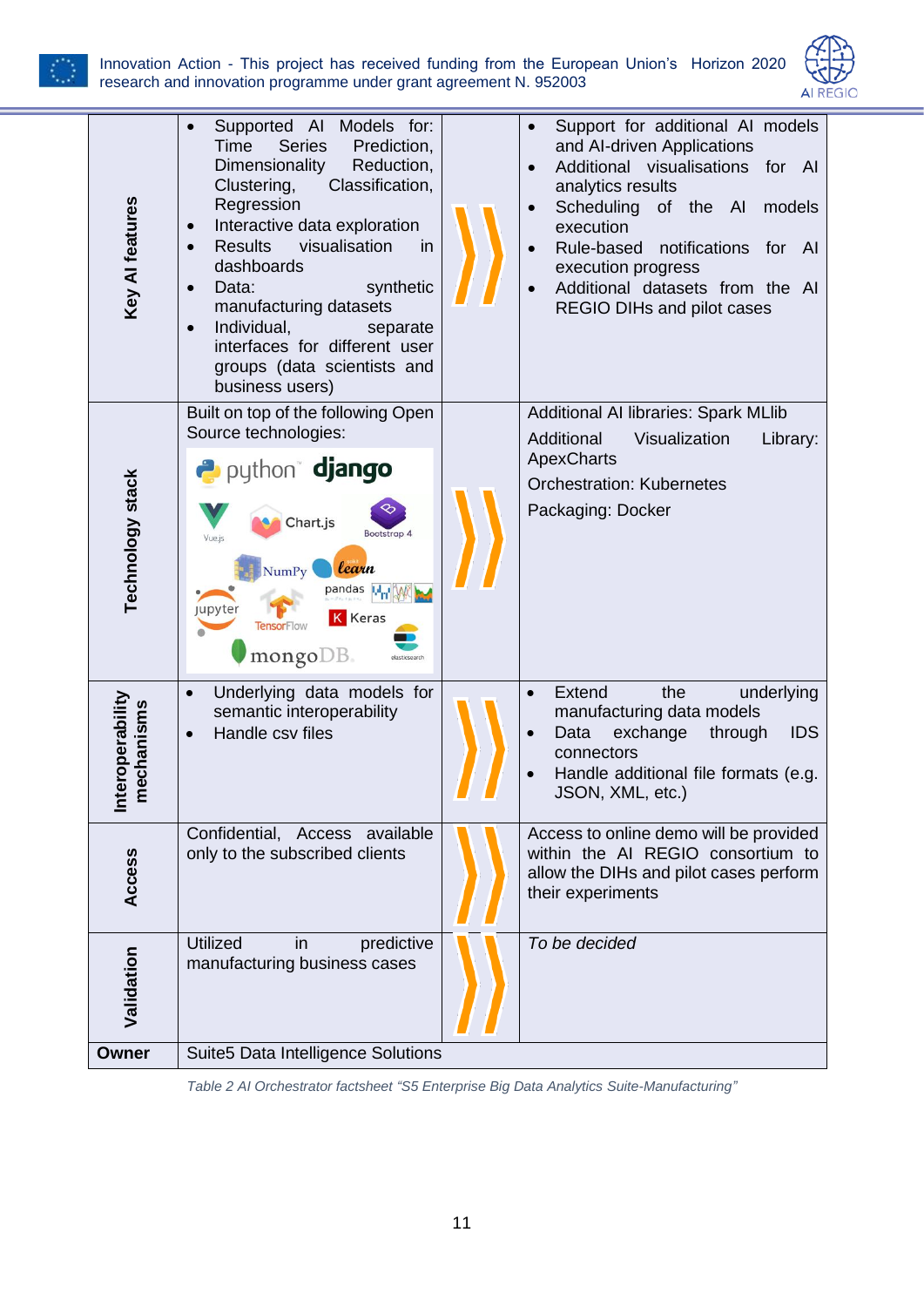

**Contract Contract** 



#### <span id="page-12-0"></span>3.2 AI Pipeline: an example

AI REGIO will offer domain experts and manufacturing data scientists with access to Jupyter Notebooks for popular manufacturing use cases (i.e., predictive maintenance, RUL estimation, defect detection) to be used for:

- **Training and Education on industrial use cases**. Specifically, the Jupyter notebooks will provide practical examples that will accompany training presentations and webinars destined to SMEs, including trainings delivered in the scope of the Digital Innovation Hubs of the project.
- **Replication/Reuse following a fair effort for adaptation to different production lines**. The notebooks will serve as practical examples and demonstrators for manufacturing enterprises that are interested in deploying AI/ML in their production lines. The notebooks will bootstrap their development efforts through providing readily available examples that can be modified and customized to support similar manufacturing use cases. In this direction, relevant instructions will be provided.

**Jupyter Notebooks for popular manufacturing use cases**

| <b>Jupyler Notebooks for popular manufacturing use cases</b> |                                                                                                                                                                      |  |                                                                                                                                                   |
|--------------------------------------------------------------|----------------------------------------------------------------------------------------------------------------------------------------------------------------------|--|---------------------------------------------------------------------------------------------------------------------------------------------------|
|                                                              | "Background"                                                                                                                                                         |  | "Foreground"                                                                                                                                      |
| description<br>General                                       | <b>Publicly Accessible Open</b><br>Source Jupyter Notebooks on<br><b>Machine Learning Techniques</b><br>for Industrial Use Cases                                     |  | AI REGIO Customized Notebooks<br>addressing popular ML use cases for<br>Manufacturing                                                             |
| Use/Distribution                                             | General Education,<br>Training<br>and Awareness on Machine<br>Learning, Deep Learning and<br>Artificial Intelligence                                                 |  | Education, Training and Awareness<br>on Machine Learning for<br><b>Manufacturing Use Cases - Code</b><br>Reuse                                    |
| Key Al features                                              | Machine<br>Learning<br>$\bullet$<br>(Regression)<br>Deep Learning (Long Short<br>$\bullet$<br>Term Memory)<br><b>Predictive Analytics</b><br>on open source datasets |  | Machine Learning (Regression)<br>Deep Learning (Long Short Term<br>Memory)<br><b>Predictive Analytics</b><br>on industrial/manufacturing datasets |
| Technology<br>stack                                          | <b>Jupyter</b><br><b>K</b> Keras                                                                                                                                     |  | <b>Jupyter</b><br>Keras                                                                                                                           |

[Table 3](#page-13-0) shows the factsheet generated for this AI Pipeline.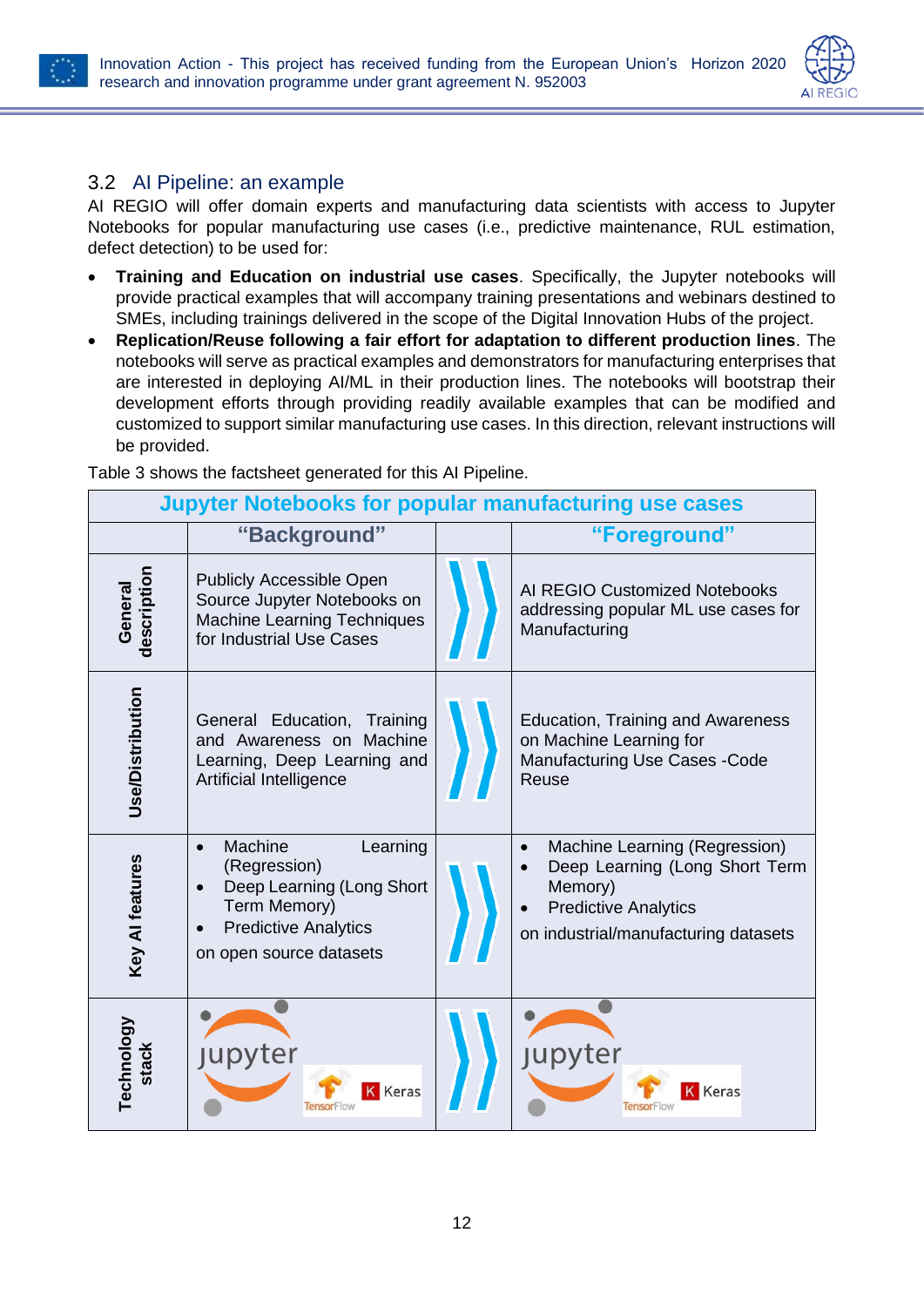



|                              | <b>Python Libraries Compatibility</b>                                                                                                      |  | <b>Python Libraries Compatibility</b>                                                                                    |
|------------------------------|--------------------------------------------------------------------------------------------------------------------------------------------|--|--------------------------------------------------------------------------------------------------------------------------|
| nteroperabilit<br>mechanisms | Dataset standardization (CSV,<br>XML, JSON)                                                                                                |  | Dataset standardization (CSV, XML,<br><b>JSON)</b><br>follow<br>Dataset<br>preprocessing<br>to<br>standards based format |
| Access                       | Github                                                                                                                                     |  | Github                                                                                                                   |
| Validation                   | N/A                                                                                                                                        |  | N/A                                                                                                                      |
| Owner<br><b>Developer</b>    | ExpertAI offered with a Public / Open Source license such as GPL or MPL (for the<br>software) and Creative Commons (for the documentation) |  |                                                                                                                          |

<span id="page-13-0"></span>*Table 3 AI Pipeline factsheet "Jupyter Notebooks for popular manufacturing use cases"*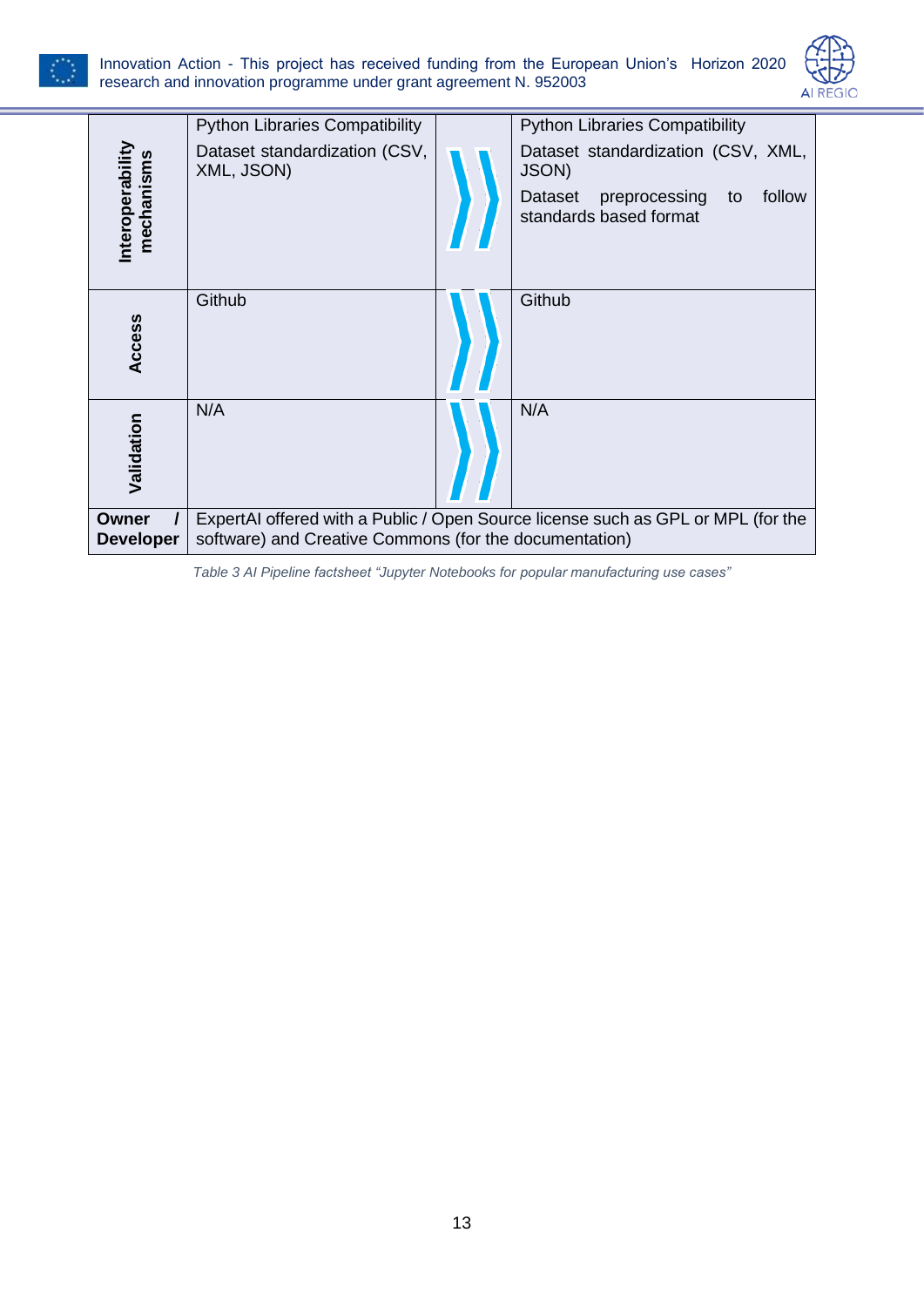



### <span id="page-14-0"></span>3.3 AI Resource: an example

"AI-based PREDICTIVE DYNAMIC PRODUCTION PLANNER" asset main aim it to support production managers in the phase of acquisition of raw materials and organization of production. It includes a demand forecasting module, which is based on Machine Learning techniques including Extreme Gradient Boosting Regressor and work orders sequencer based on Metaheuristics. Both solutions take advantage of Open Source libraries such as scikit-learn and OptaPlanner. [Table 4](#page-16-0) shows the factsheet elaborated for this AI Resource.

| <b>Dynamic Planner &amp; Scheduler</b> |                                                                                                                                                                                                                                                                    |  |                                                                                                                                                                                                                                                                                                                                               |
|----------------------------------------|--------------------------------------------------------------------------------------------------------------------------------------------------------------------------------------------------------------------------------------------------------------------|--|-----------------------------------------------------------------------------------------------------------------------------------------------------------------------------------------------------------------------------------------------------------------------------------------------------------------------------------------------|
|                                        | "Background"                                                                                                                                                                                                                                                       |  | "Foreground"                                                                                                                                                                                                                                                                                                                                  |
| General description                    | Demand forecasting module,<br>based on Extreme Gradient<br>fully<br><b>Boosting</b><br>Regressor,<br>adapted to the use case and<br>exploited as library<br><b>Work</b><br>orders<br>sequencer<br>module fully adapted to the use<br>case and exploited as library |  | Generalizing<br>the<br>work<br>orders<br>sequencer to support multiple use<br>cases with minor configurations<br>Enhancing the accuracy of demand<br>predictions<br>other<br>by<br>using<br>technologies<br><b>LSTM</b><br>like<br>neural<br>networks<br>Supporting the interoperability of<br>$\bullet$<br>the asset by creating an API REST |
| <b>Jse/Distribution</b>                | Closed<br>Source/Proprietary<br>solution                                                                                                                                                                                                                           |  | <b>Closed Source/Proprietary solution</b>                                                                                                                                                                                                                                                                                                     |
|                                        | Demand forecasting module                                                                                                                                                                                                                                          |  | Demand forecasting module                                                                                                                                                                                                                                                                                                                     |
| Key Al features                        | <b>Based on Ensembled Machine</b><br>Learning techniques                                                                                                                                                                                                           |  | Based on Deep Learning techniques                                                                                                                                                                                                                                                                                                             |
|                                        | <b>Work Orders Sequencer</b><br><b>Based on metaheuristics</b>                                                                                                                                                                                                     |  | <b>Work Orders Sequencer</b><br><b>Based on metaheuristics</b>                                                                                                                                                                                                                                                                                |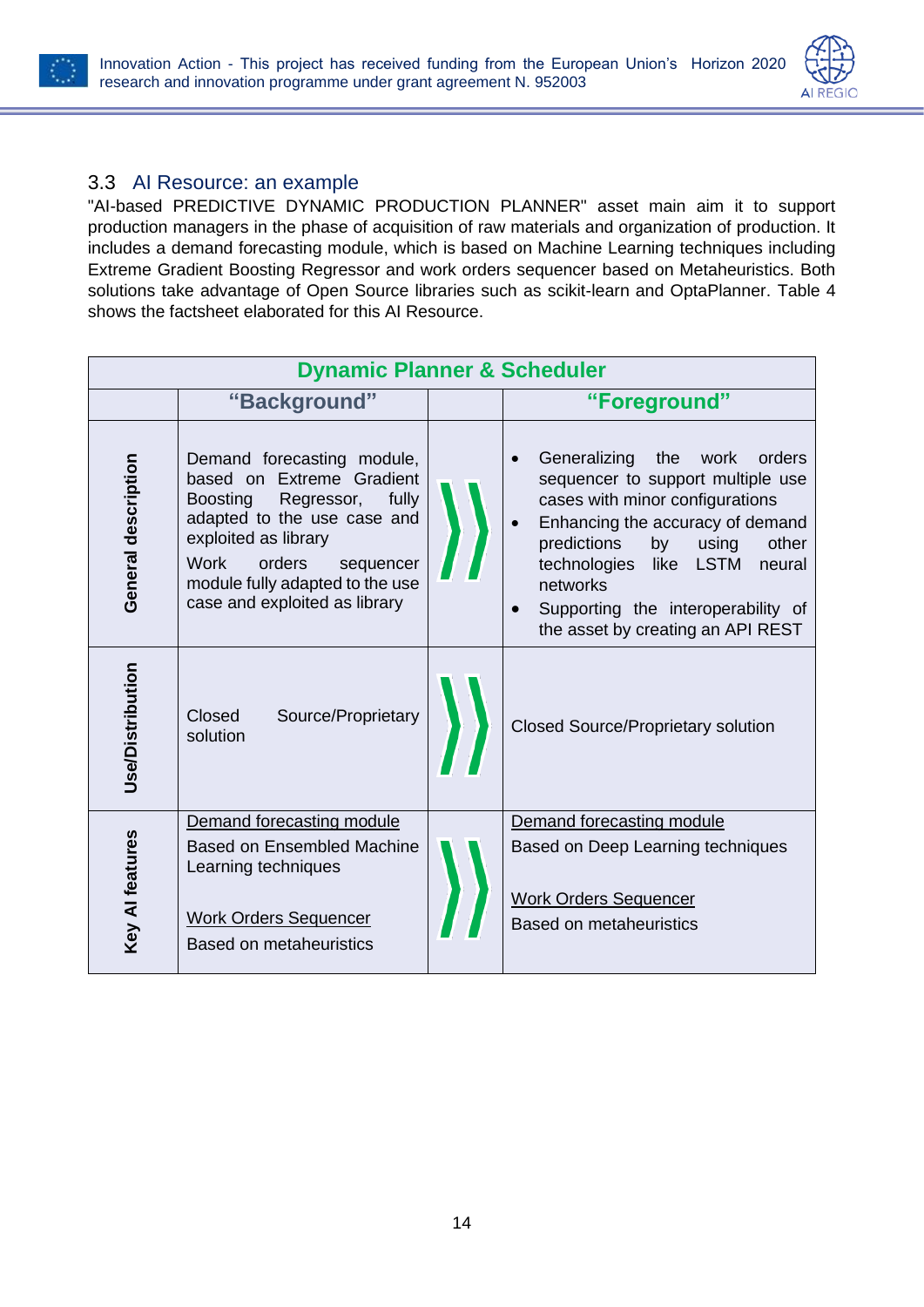



|                             | Demand forecasting module<br>Programming language:                                                                          |  | Demand forecasting module<br>Programming language:                                              |
|-----------------------------|-----------------------------------------------------------------------------------------------------------------------------|--|-------------------------------------------------------------------------------------------------|
|                             | puthon <sup>"</sup>                                                                                                         |  | <b>P</b> python                                                                                 |
|                             | Al libraries:                                                                                                               |  | Al libraries:                                                                                   |
|                             | learn                                                                                                                       |  | <b>O</b> PyTorch                                                                                |
|                             | <b>Work Orders Sequencer</b><br>Programming language:<br>lava                                                               |  | Deployment:                                                                                     |
| <b>Technology stack</b>     | Al libraries:<br>OptaPlanner@                                                                                               |  | <b>Work Orders Sequencer</b><br>Programming language:                                           |
|                             | Z3 Theorem Prover                                                                                                           |  | Al libraries:                                                                                   |
|                             |                                                                                                                             |  | OptaPlanner@                                                                                    |
|                             |                                                                                                                             |  |                                                                                                 |
|                             |                                                                                                                             |  | Z3 Theorem Prover<br>Deployment:                                                                |
|                             |                                                                                                                             |  |                                                                                                 |
|                             |                                                                                                                             |  |                                                                                                 |
|                             | Demand forecasting module<br>Embedded directly on existing                                                                  |  | Demand forecasting module<br><b>Based on REST API</b>                                           |
|                             | solutions<br>without<br>interoperability<br>mechanisms,                                                                     |  |                                                                                                 |
|                             | based on calls to the libraries                                                                                             |  | <b>Work Orders Sequencer</b><br><b>Based on REST API</b>                                        |
|                             | <b>Work Orders Sequencer</b>                                                                                                |  |                                                                                                 |
| Interoperability mechanisms | Embedded directly on existing<br>solutions<br>without<br>interoperability<br>mechanisms,<br>based on calls to the libraries |  |                                                                                                 |
|                             | Demand forecasting module                                                                                                   |  | Demand forecasting module                                                                       |
| Access                      | Access<br>code<br>through<br>to<br>internal<br>Eurecat<br><b>ICT</b><br>infrastructures (internal github)                   |  | code through<br>Access<br>internal<br>to<br>Eurecat ICT infrastructures<br>(internal<br>github) |
|                             | <b>Work Orders Sequencer</b>                                                                                                |  | <b>Work Orders Sequencer</b>                                                                    |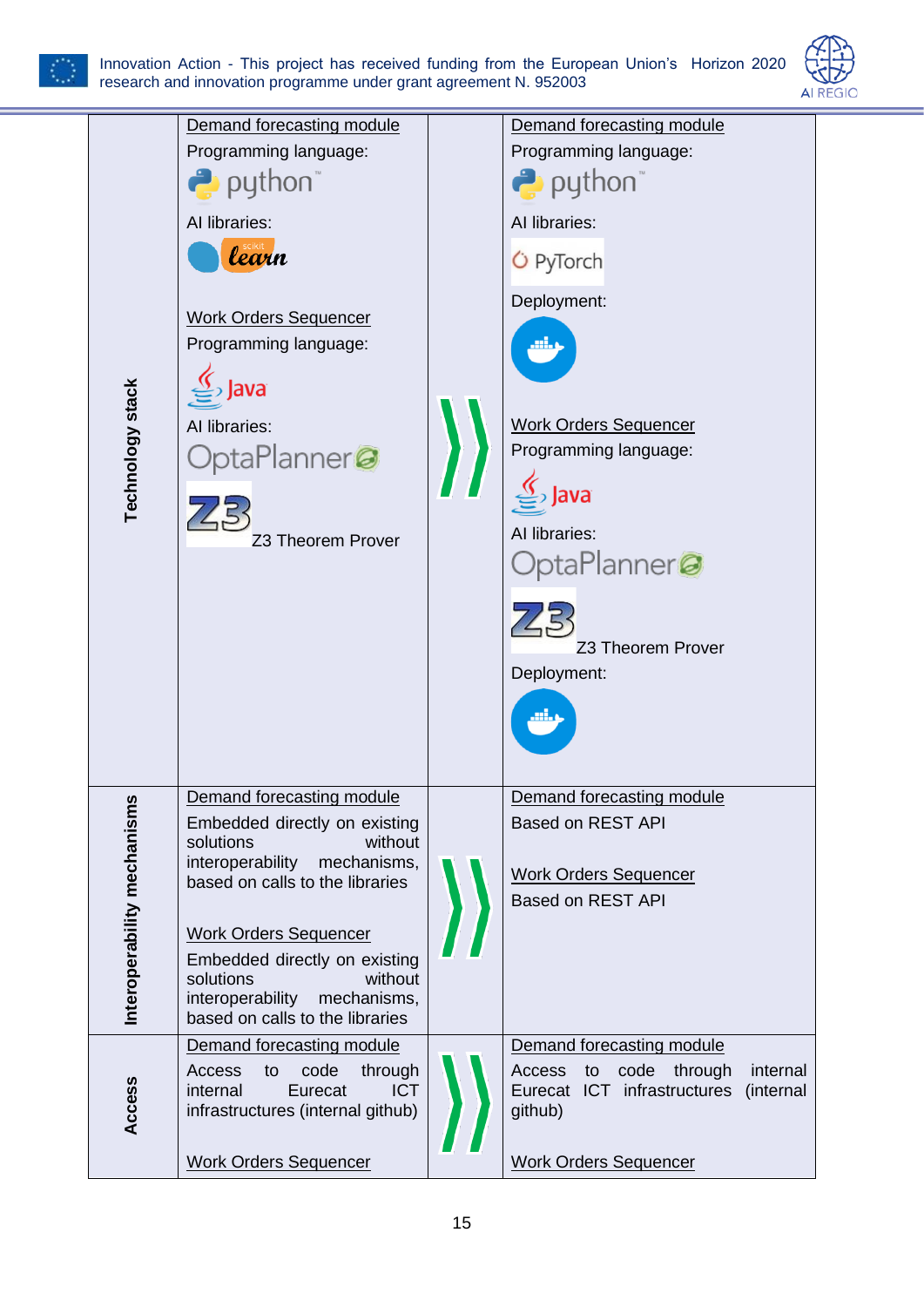



|            | through<br>code<br><b>Access</b><br>to<br><b>ICT</b><br>Eurecat<br>internal<br>infrastructures (internal github)                                                                                                                                                                               | through<br>internal<br><b>Access</b><br>code<br>to<br>Eurecat ICT infrastructures (internal<br>github)                                                                                                                                                                 |
|------------|------------------------------------------------------------------------------------------------------------------------------------------------------------------------------------------------------------------------------------------------------------------------------------------------|------------------------------------------------------------------------------------------------------------------------------------------------------------------------------------------------------------------------------------------------------------------------|
| Validation | Demand Forecasting module<br>levels.<br>Validated at<br>two<br>cross-validation)<br>laboratory<br>historical data)<br>with<br>and<br>operational environment<br><b>Work Orders Sequencer</b><br>Validated at<br>levels,<br>two<br>laboratory (expert knowledge)<br>and operational environment | Demand Forecasting module<br>Validated at two levels, laboratory<br>(cross-validation with historical data)<br>and operational environment<br><b>Work Orders Sequencer</b><br>Validated at two levels, laboratory<br>(expert knowledge) and operational<br>environment |
| Owner      | <b>EURECAT</b>                                                                                                                                                                                                                                                                                 |                                                                                                                                                                                                                                                                        |

<span id="page-16-0"></span>*Table 4 AI Resource factsheet "Dynamic Planner & Scheduler"*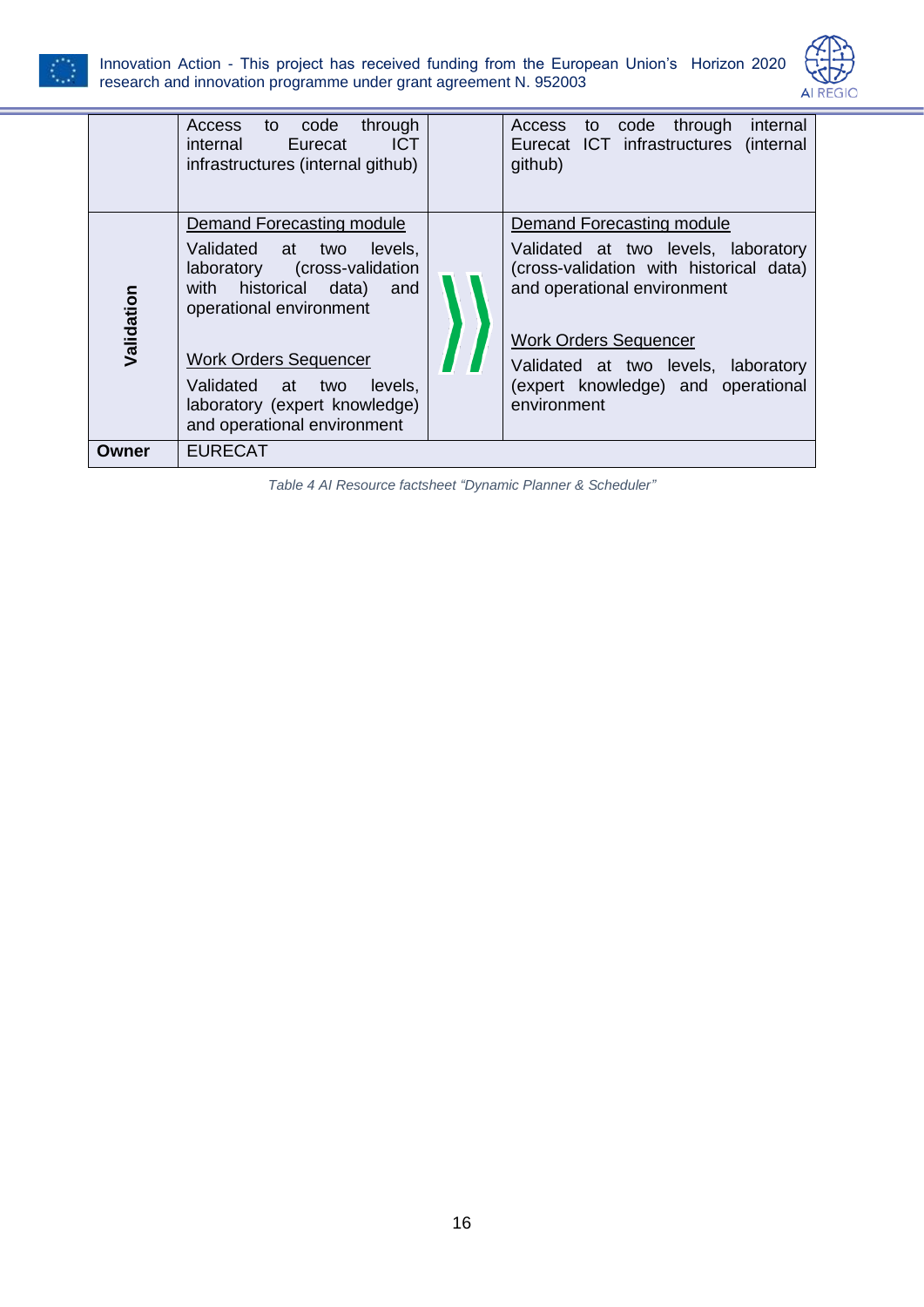



### <span id="page-17-0"></span>4 How to Access the Toolkit

As part of the AI REGIO Network Offer, the AI4Manufacturing Toolkit will be accessible to our final user via the AI REGIO DIH Service Marketplace that will be a centralize hub for the providers where they can house knowledge, expertise and technology to support companies with piloting, testing and experimenting with digital innovations and, for consumers (e.g., SMEs) a one-stop-shop able to offer multiple services.

The current version of the AI REGIO DIH Service Marketplace<sup>2</sup> is already publicly available at [https://airegio-portal.eu/,](https://airegio-portal.eu/) even if the user registration is not open.

At a later stage and when the content population will consolidate the initial collections of assets and knowledge and the content is enough to highlight to our final user expectations for the AI REGIO Marketplace future success, we'll open the registration also to our final user.

The first version of the workspace structure has been designed to meet the identified requirements coming from the AI REGIO stakeholders and includes different sections: One of those is entirely dedicated to the AI4Manufacturing Toolkit. Starting from the main AI REGIO Marketplace landing page, our Platform user will be able to access the toolkit from the dedicated link or menu button that will direct them to the **AI4Manufacturing Toolkit Dashboard** useful for displaying the toolkit items organized into the three main identified categories (AI resources, AI pipelines or AI orchestrator).

<sup>2</sup> For more information refer to D3.7 AI REGIO DIH Service Marketplace and D4.7 AI REGIO DIH Platform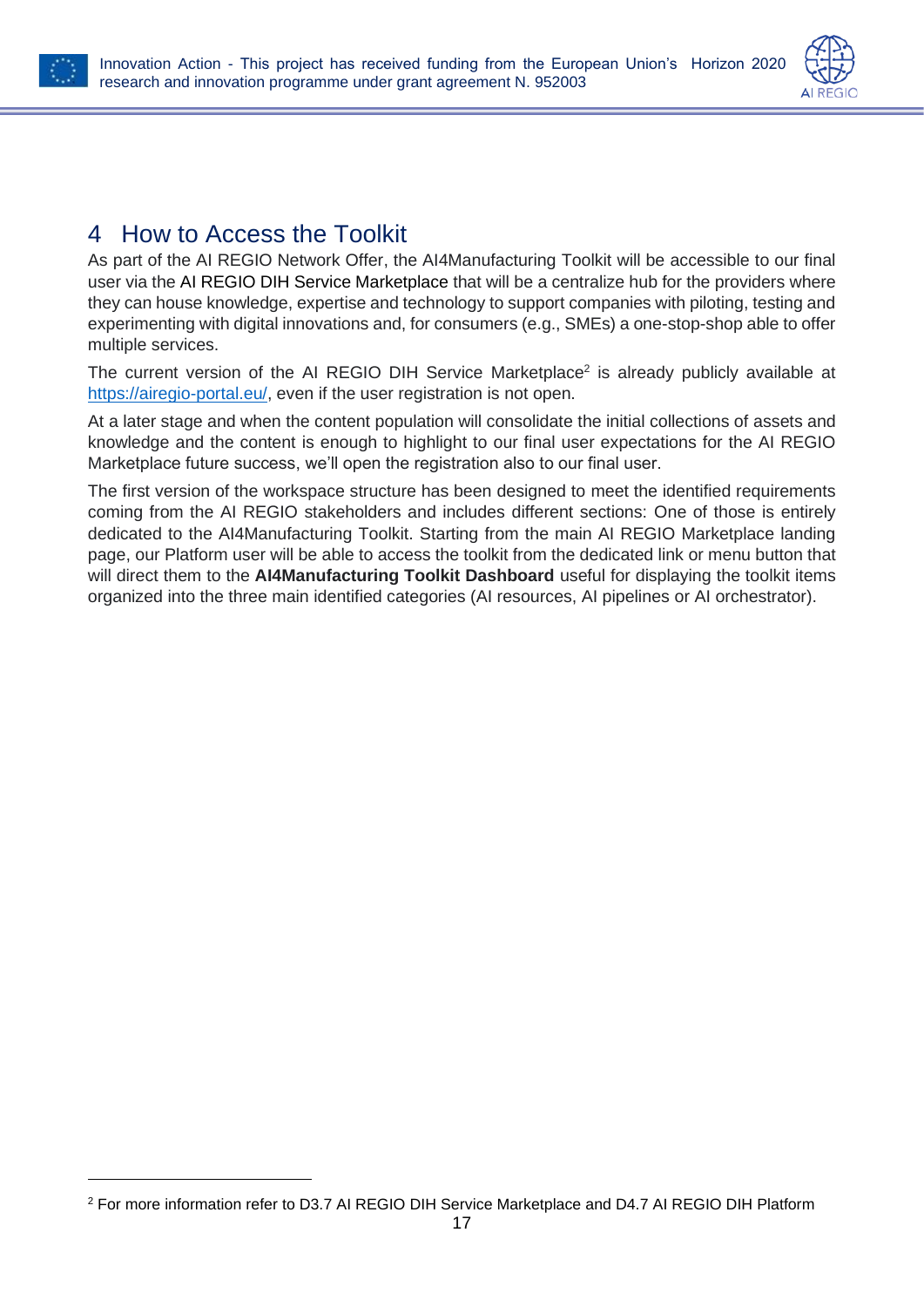

Innovation Action - This project has received funding from the European Union's Horizon 2020 research and innovation programme under grant agreement N. 952003



<span id="page-18-0"></span>

*Figure 3 AI REGIO Marketplace Landing Page*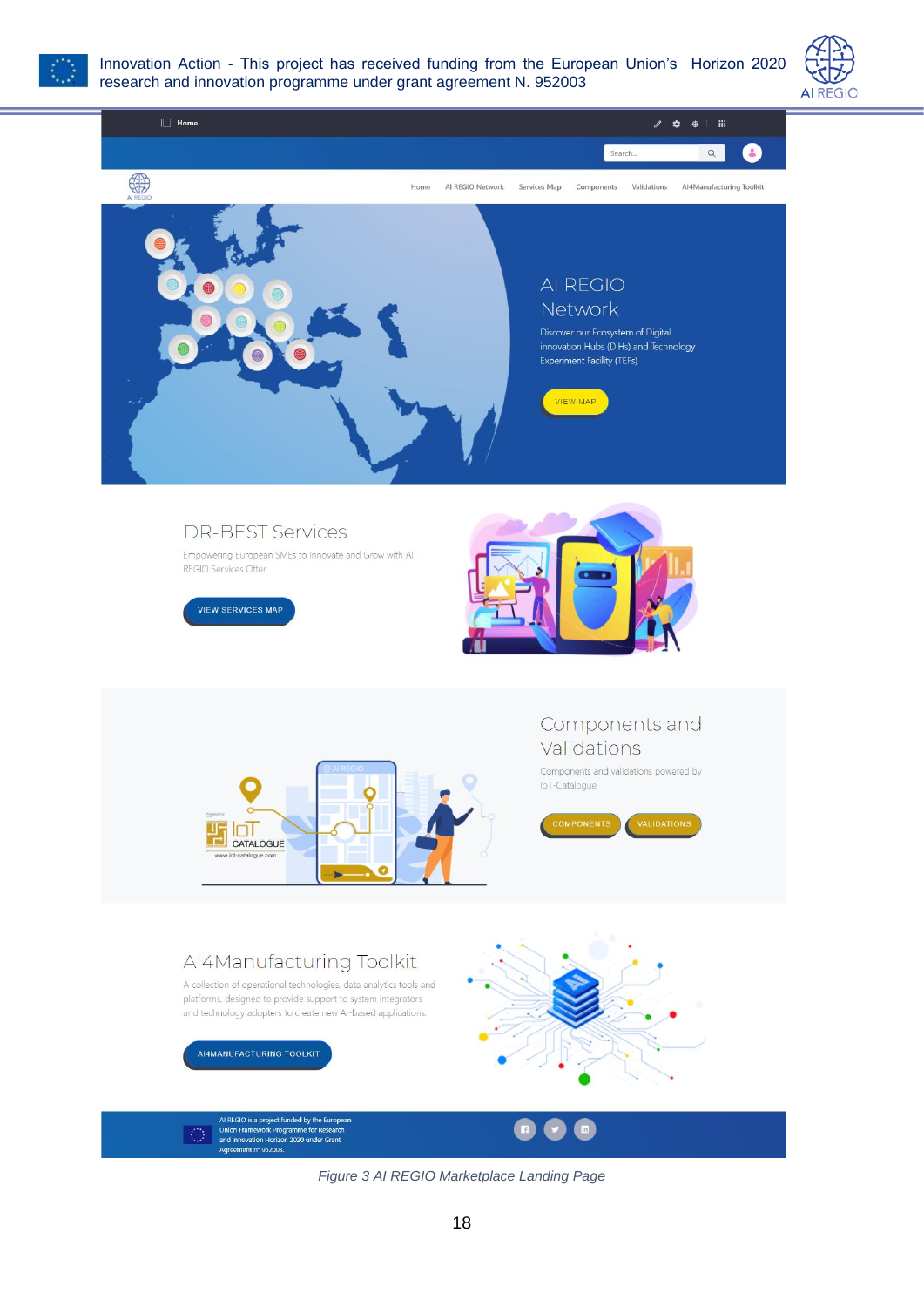





or deep learning models to

solve a specific

<span id="page-19-0"></span>manufacturing problem.

More



are composed in a workflow

More

where several AI pipelines or

Al resources are managed/

orchestrated

More